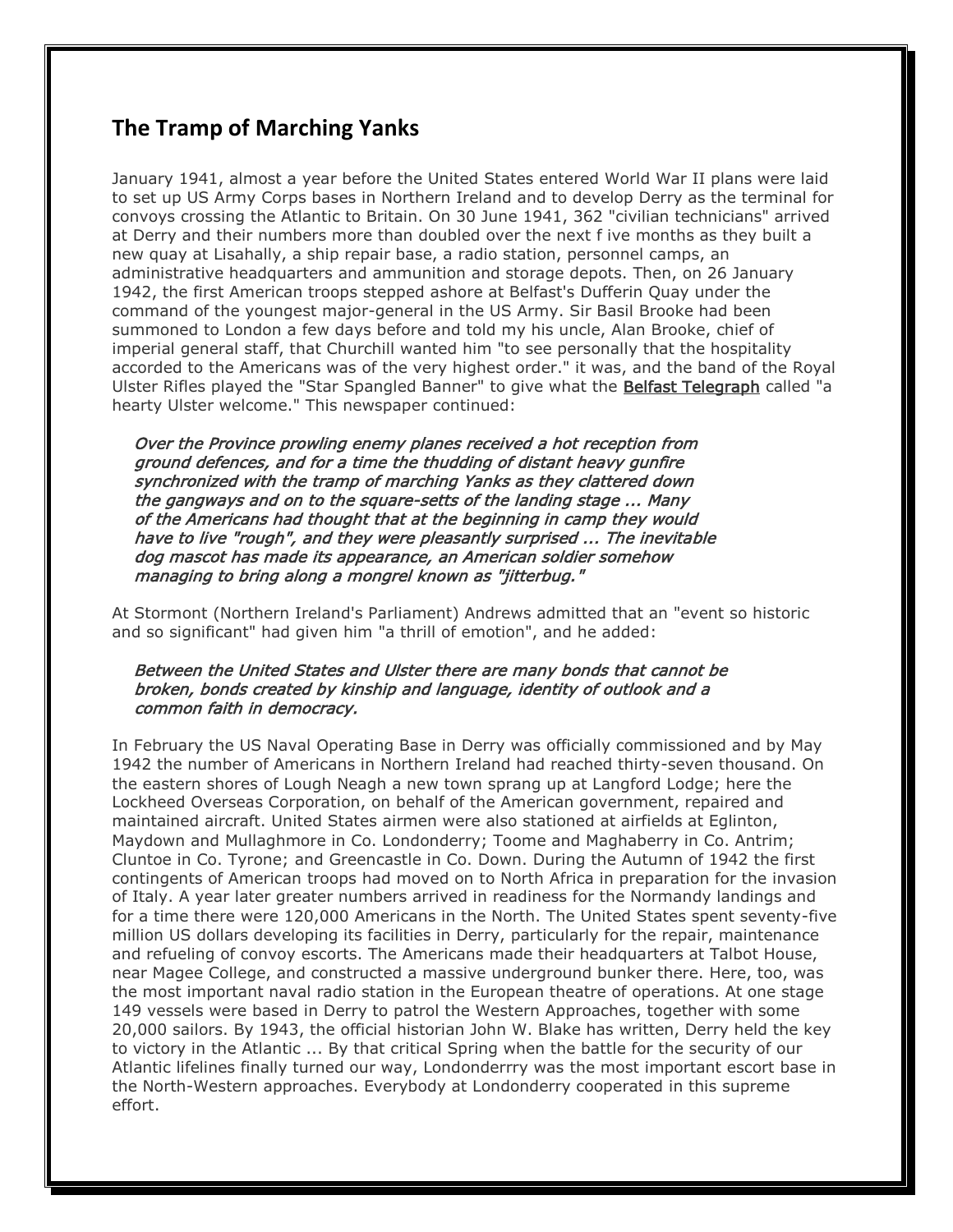For a while outsiders - Americans, Canadians, the free forces of occupied states, and refugees from Gibraltar - seemed as numerous as the citizens themselves. During the second half of 1943, when units of the XV (US) Army Corps disembarked to prepare for the D-day landings, the numbers were so great that they had to be spread across Northern Irelad. The first arrivals went to the Newry-Armagh area and later contingents were based at Newcastle, Cookstown, Omagh, Lurgan and at several points in Co. Fermanagh. Watching them marching through Bangor, David Davidson concluded: "You could not help but like them." Training films led Americans to expect a much more backward society in the North than they found. Nevertheless, the contrast in living standards was striking. As one woman in Newry remembers:

 Food and luxuries were very short in Newry, but I can tell you that Yanks did not go short. They were a great attraction to all the kids and their families. If you had a Yank visiting your house, you never went short. We all learned to chew gum and smoke Camel cigarettes.

From the outset the Americans were great favourites with the children in Derry Jim Girr recalled:

 when they took over the picture houses. Every child of school age was marched over to the pictures. You got a big bag of sweets going up to the picture show which lasted three or four hours. It was a great treat as sweets were scarce. The American "technicians" paid for everything.

Local men, however, resented the competition for the attention of young women. Charlie Gallagher, an air-raid precautions officer in Derry, recollected: lowe were getting our eyes wiped left, right and centre ... The British used to say of the Americans that they were "over-fed, over-paid, over-sexed and over here". The Americans' reply was that the British were "under-paid, under-fed, under-sexed and under Eisenhower". A Mass Observation reporter in Northern Ireland summed up the Americans off-duty activities as "pubs and pickups". Young women from the Shankill who consorted with Americans, according to Rita McKi ttrick, were seen as "brash and had a fast reputation. You were sort of blacklisted if you went out with them", and her mother told her to have nothing to do with them or she would "get killed". At best such women were subjected to scoffs and sneers:

 Coming in with a Yank on a jeep, All the girls in Derry thinks its cheap. With their clothes up to their bums And their chewing Yankee gum, Coming in with a Yank on a jeep.

At times the American presence led to severe friction. Jimmy Penton remembers that in Protestant east Belfast Americans were "warned off Dee Street" and "never came near it". On the Falls Joseph McCann recalled:

 Girls who had gone out with them were likely to get their hair cut off - It was a common occurrence. Fights were sometimes sparked off by troops asking for girls.

In October 1942 a black GI was killed in a fight between local men and American troops in Antrim town. A few weeks earlier an American quartermaster had predicted "bloodshed in the near future", observing that white soldiers were irked by the popularity of blacks: "The